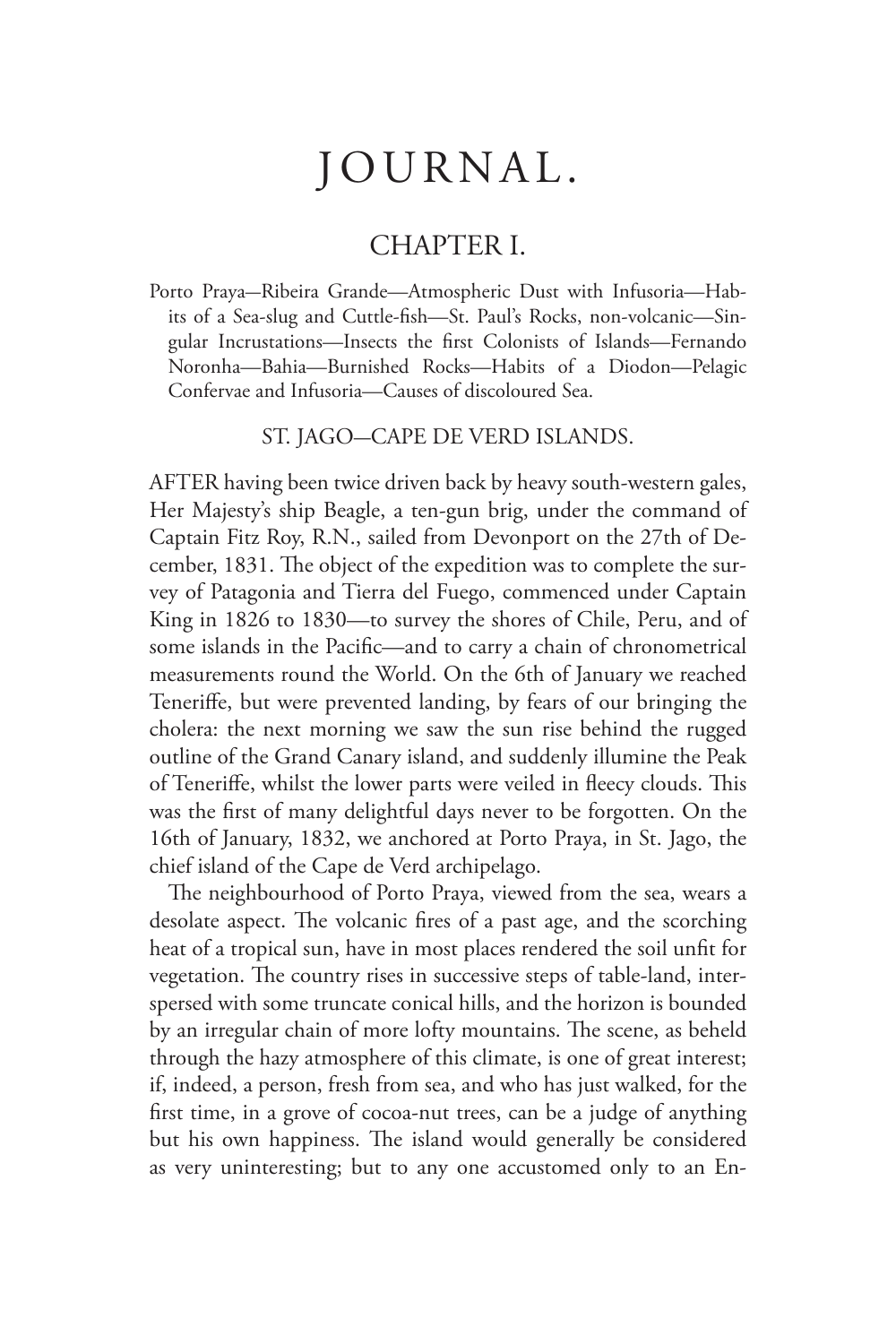glish landscape, the novel aspect of an utterly sterile land possesses a grandeur which more vegetation might spoil. A single green leaf can scarcely be discovered over wide tracts of the lava plains; yet flocks of goats, together with a few cows, contrive to exist. It rains very seldom, but during a short portion of the year heavy torrents fall, and immediately afterwards a light vegetation springs out of every crevice. This soon withers; and upon such naturally formed hay the animals live. It had not now rained for an entire year. When the island was discovered, the immediate neighbourhood of Porto Praya was clothed with trees,\* the reckless destruction of which has caused here, as at St. Helena, and at some of the Canary islands, almost entire sterility. The broad, flat-bottomed valleys, many of which serve during a few days only in the season as watercourses, are clothed with thickets of leafless bushes. Few living creatures inhabit these valleys. The commonest bird is a kingfisher (Dacelo Iagoensis), which tamely sits on the branches of the castor-oil plant, and thence darts on grasshoppers and lizards. It is brightly coloured, but not so beautiful as the European species: in its flight, manners, and place of habitation, which is generally in the driest valley, there is also a wide difference.

One day, two of the officers and myself rode to Ribeira Grande, a village a few miles eastward of Porto Praya. Until we reached the valley of St. Martin, the country presented its usual dull brown appearance; but here, a very small rill of water produces a most refreshing margin of luxuriant vegetation. In the course of an hour we arrived at Ribeira Grande, and were surprised at the sight of a large ruined fort and cathedral. This little town, before its harbour was filled up, was the principal place in the island: it now presents a melancholy, but very picturesque appearance. Having procured a black Padre for a guide, and a Spaniard who had served in the Peninsular war as an interpreter, we visited a collection of buildings, of which an ancient church formed the principal part. It is here the governors and captain-generals of the islands have been buried. Some of the tombstones recorded dates of the sixteenth century.† The heraldic

I state this on the authority of Dr. E. Dieffenbach, in his German translation of the first edition of this Journal.

<sup>†</sup> The Cape de Verd Islands were discovered in 1449. There was a tombstone of a bishop with the date of 1571; and a crest of a hand and dagger, dated 1497.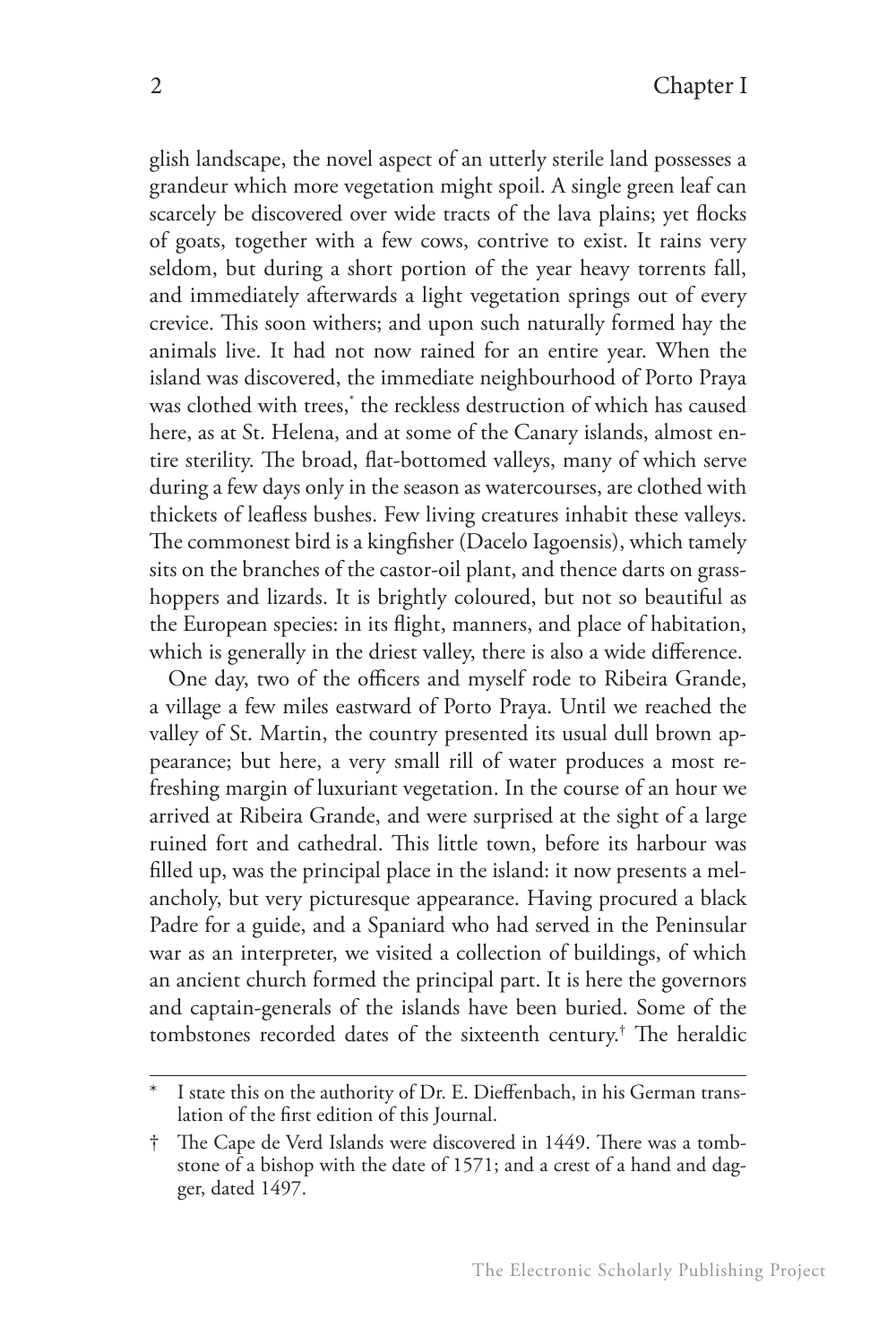ornaments were the only things in this retired place that reminded us of Europe. The church or chapel formed one side of a quadrangle, in the middle of which a large clump of bananas were growing. On another side was a hospital, containing about a dozen miserable-looking inmates.

We returned to the Vênda to eat our dinners. A considerable number of men, women, and children, all as black as jet, collected to watch us. Our companions were extremely merry; and everything we said or did was followed by their hearty laughter. Before leaving the town we visited the cathedral. It does not appear so rich as the smaller church, but boasts of a little organ, which sent forth singularly inharmonious cries. We presented the black priest with a few shillings, and the Spaniard, patting him on the head, said, with much candour, he thought his colour made no great difference. We then returned, as fast as the ponies would go, to Porto Praya.

Another day we rode to the village of St. Domingo, situated near the centre of the island. On a small plain which we crossed, a few stunted acacias were growing; their tops had been bent by the steady trade-wind, in a singular manner—some of them even at right angles to their trunks. The direction of the branches was exactly N.E. by N., and S.W. by S., and these natural vanes must indicate the prevailing direction of the force of the trade-wind. The travelling had made so little impression on the barren soil, that we here missed our track, and took that to Fuentes. This we did not find out till we arrived there; and we were afterwards glad of our mistake. Fuentes is a pretty village, with a small stream; and everything appeared to prosper well, excepting, indeed, that which ought to do so most—its inhabitants. The black children, completely naked, and looking very wretched, were carrying bundles of firewood half as big as their own bodies.

Near Fuentes we saw a large flock of guinea-fowl—probably fifty or sixty in number. They were extremely wary, and could not be approached. They avoided us, like partridges on a rainy day in September, running with their heads cocked up; and if pursued, they readily took to the wing.

The scenery of St. Domingo possesses a beauty totally unexpected, from the prevalent gloomy character of the rest of the island. The village is situated at the bottom of a valley, bounded by lofty and jagged walls of stratified lava. The black rocks afford a most striking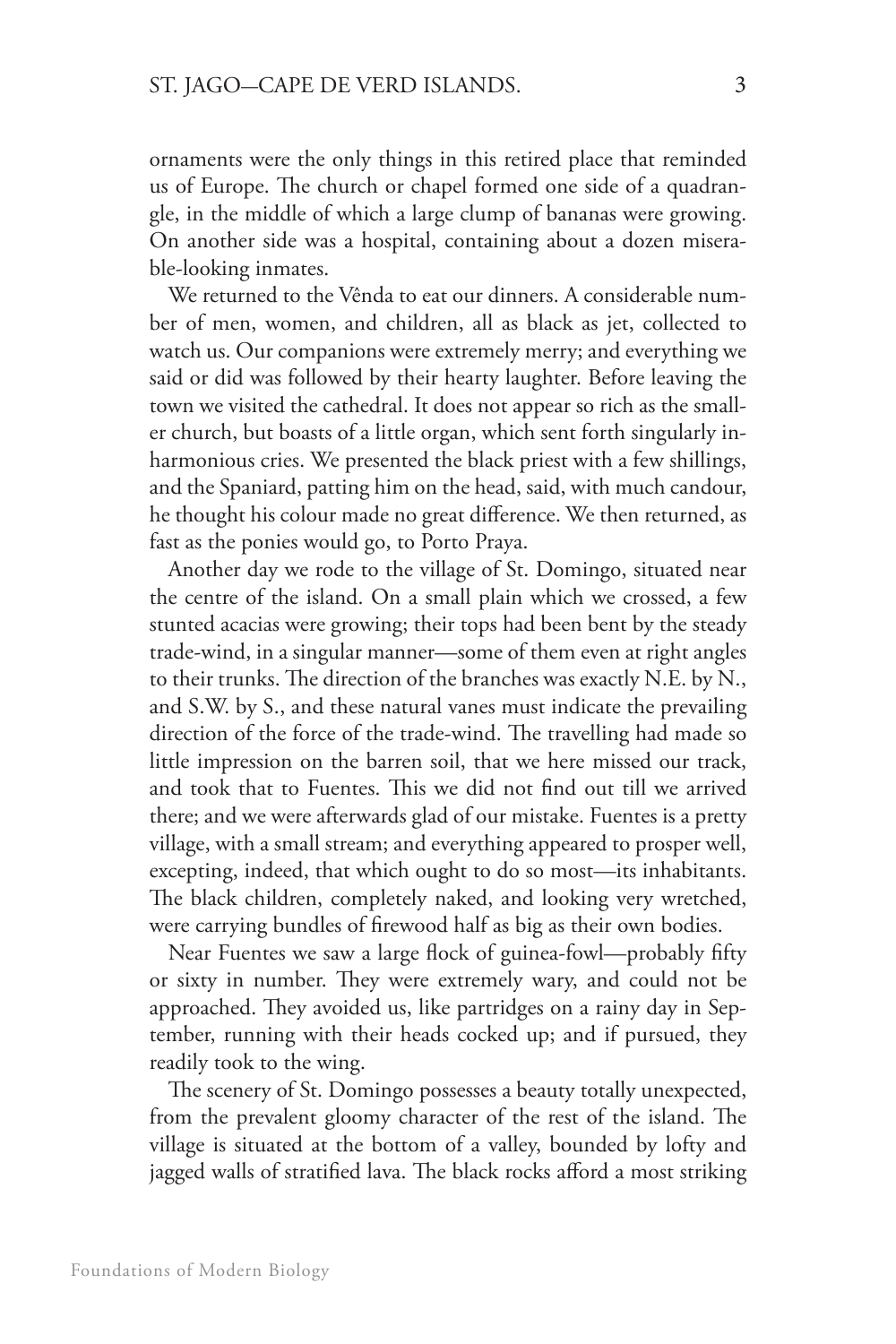contrast with the bright green vegetation, which follows the banks of a little stream of clear water. It happened to be a grand feast-day, and the village was full of people. On our return we overtook a party of about twenty young black girls, dressed in excellent taste; their black skins and snow-white linen being set off by coloured turbans and large shawls. As soon as we approached near, they suddenly all turned round, and covering the path with their shawls, sung with great energy a wild song, beating time with their hands upon their legs. We threw them some vintéms, which were received with screams of laughter, and we left them redoubling the noise of their song.

One morning the view was singularly clear; the distant mountains being projected with the sharpest outline, on a heavy bank of dark blue clouds. Judging from the appearance, and from similar cases in England, I supposed that the air was saturated with moisture. The fact, however, turned out quite the contrary. The hygrometer gave a difference of 29.6 degrees, between the temperature of the air, and the point at which dew was precipitated. This difference was nearly double that which I had observed on the previous mornings. This unusual degree of atmospheric dryness was accompanied by continual flashes of lightning. Is it not an uncommon case, thus to find a remarkable degree of aerial transparency with such a state of weather?

Generally the atmosphere is hazy; and this is caused by the falling of impalpably fine dust, which was found to have slightly injured the astronomical instruments. The morning before we anchored at Porto Praya, I collected a little packet of this brown-coloured fine dust, which appeared to have been filtered from the wind by the gauze of the vane at the mast-head. Mr. Lyell has also given me four packets of dust which fell on a vessel a few hundred miles northward of these islands. Professor Ehrenberg\* finds that this dust consists in great part of infusoria with siliceous shields, and of the siliceous tissue of plants. In five little packets which I sent him, he has ascertained no less than sixty-seven different organic forms! The infusoria, with the exception of two marine species, are all inhabitants of freshwater. I have found no less than fifteen different accounts of dust having fall-

I must take this opportunity of acknowledging the great kindness with which this illustrious naturalist has examined many of my specimens. I have sent (June, 1845) a full account of the falling of this dust to the Geological Society.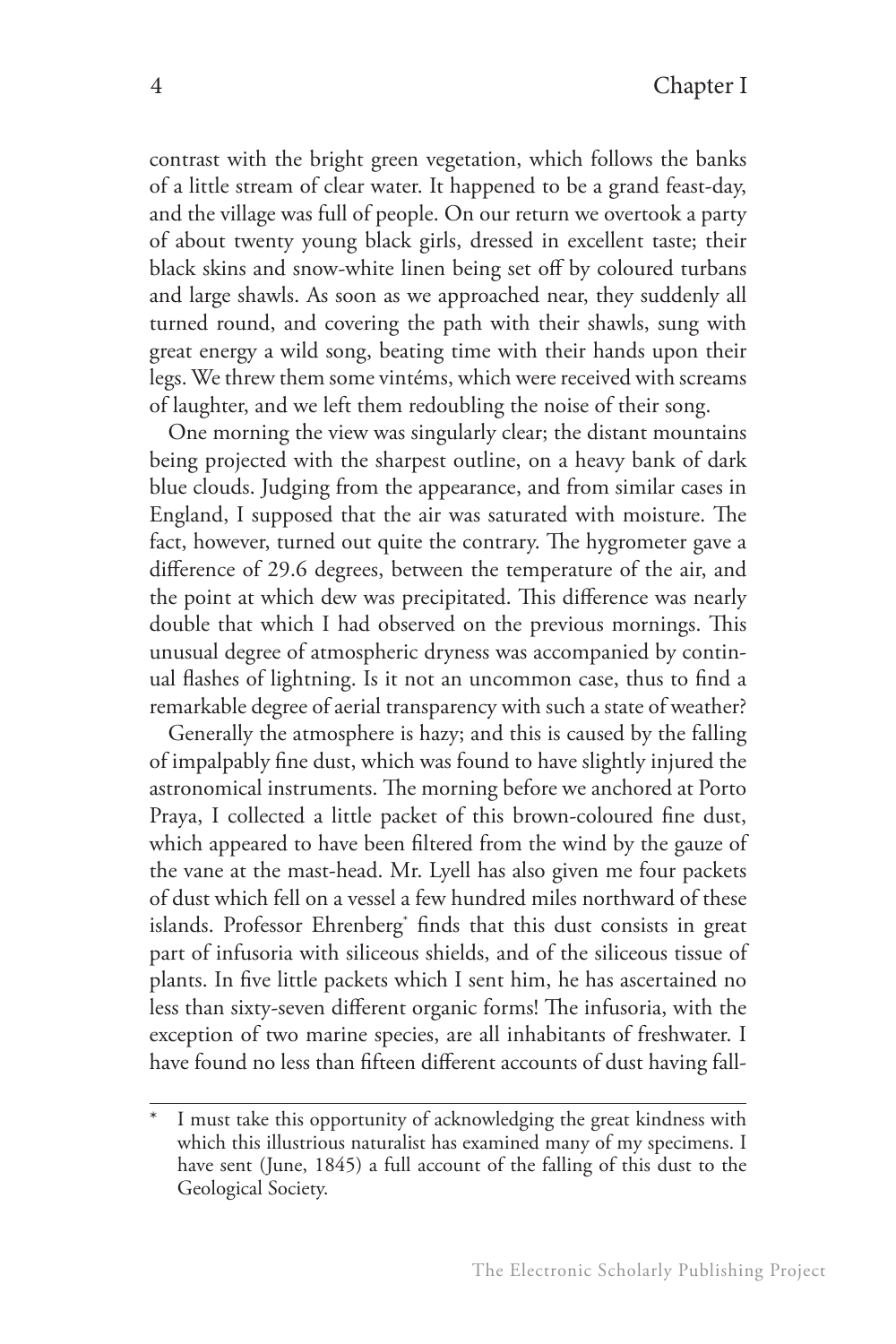en on vessels when far out in the Atlantic. From the direction of the wind whenever it has fallen, and from its having always fallen during those months when the harmattan is known to raise clouds of dust high into the atmosphere, we may feel sure that it all comes from Africa. It is, however, a very singular fact, that, although Professor Ehrenberg knows many species of infusoria peculiar to Africa, he finds none of these in the dust which I sent him: on the other hand, he finds in it two species which hitherto he knows as living only in South America. The dust falls in such quantities as to dirty everything on board, and to hurt people's eyes; vessels even have run on shore owing to the obscurity of the atmosphere. It has often fallen on ships when several hundred, and even more than a thousand miles from the coast of Africa, and at points sixteen hundred miles distant in a north and south direction. In some dust which was collected on a vessel three hundred miles from the land, I was much surprised to find particles of stone above the thousandth of an inch square, mixed with finer matter. After this fact one need not be surprised at the diffusion of the far lighter and smaller sporules of cryptogamic plants.

The geology of this island is the most interesting part of its natural history. On entering the harbour, a perfectly horizontal white band in the face of the sea cliff, may be seen running for some miles along the coast, and at the height of about forty-five feet above the water. Upon examination, this white stratum is found to consist of calcareous matter, with numerous shells embedded, most or all of which now exist on the neighbouring coast. It rests on ancient volcanic rocks, and has been covered by a stream of basalt, which must have entered the sea when the white shelly bed was lying at the bottom. It is interesting to trace the changes, produced by the heat of the overlying lava, on the friable mass, which in parts has been converted into a crystalline limestone, and in other parts into a compact spotted stone. Where the lime has been caught up by the scoriaceous fragments of the lower surface of the stream, it is converted into groups of beautifully radiated fibres resembling arragonite. The beds of lava rise in successive gently-sloping plains, towards the interior, whence the deluges of melted stone have originally proceeded. Within historical times, no signs of volcanic activity have, I believe, been manifested in any part of St. Jago. Even the form of a crater can but rarely be discovered on the summits of the many red cindery hills;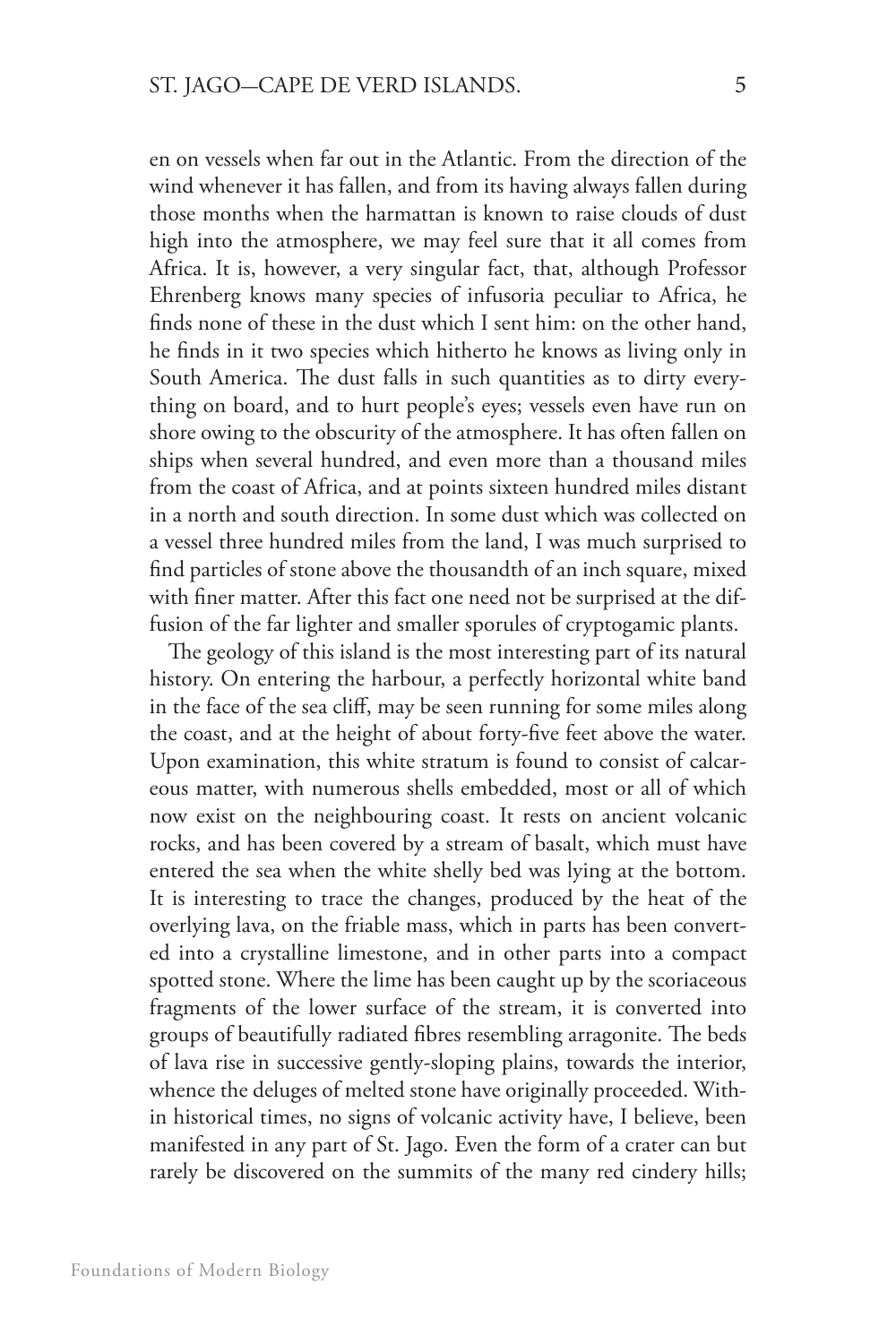yet the more recent streams can be distinguished on the coast, forming lines of cliffs of less height, but stretching out in advance of those belonging to an older series: the height of the cliffs thus affording a rude measure of the age of the streams.

During our stay, I observed the habits of some marine animals. A large Aplysia is very common. This sea-slug is about five inches long; and is of a dirty yellowish colour, veined with purple. On each side of the lower surface, or foot, there is a broad membrane, which appears sometimes to act as a ventilator, in causing a current of water to flow over the dorsal branchiæ or lungs. It feeds on the delicate sea-weeds which grow among the stones in muddy and shallow water; and I found in its stomach several small pebbles, as in the gizzard of a bird. This slug, when disturbed, emits a very fine purplish-red fluid, which stains the water for the space of a foot around. Besides this means of defence, an acrid secretion, which is spread over its body, causes a sharp, stinging sensation, similar to that produced by the Physalia, or Portuguese man-of-war.

I was much interested, on several occasions, by watching the habits of an Octopus, or cuttle-fish. Although common in the pools of water left by the retiring tide, these animals were not easily caught. By means of their long arms and suckers, they could drag their bodies into very narrow crevices; and when thus fixed, it required great force to remove them. At other times they darted tail first, with the rapidity of an arrow, from one side of the pool to the other, at the same instant discolouring the water with a dark chestnut-brown ink. These animals also escape detection by a very extraordinary, chameleon-like power of changing their colour. They appear to vary their tints according to the nature of the ground over which they pass: when in deep water, their general shade was brownish purple, but when placed on the land, or in shallow water, this dark tint changed into one of a yellowish green. The colour, examined more carefully, was a French grey, with numerous minute spots of bright yellow: the former of these varied in intensity; the latter entirely disappeared and appeared again by turns. These changes were effected in such a manner, that clouds, varying in tint between a hyacinth red and a chestnut brown,\* were continually passing over the body. Any part, being subjected to a slight shock of galvanism, became almost black:

So named according to Patrick Symes's nomenclature.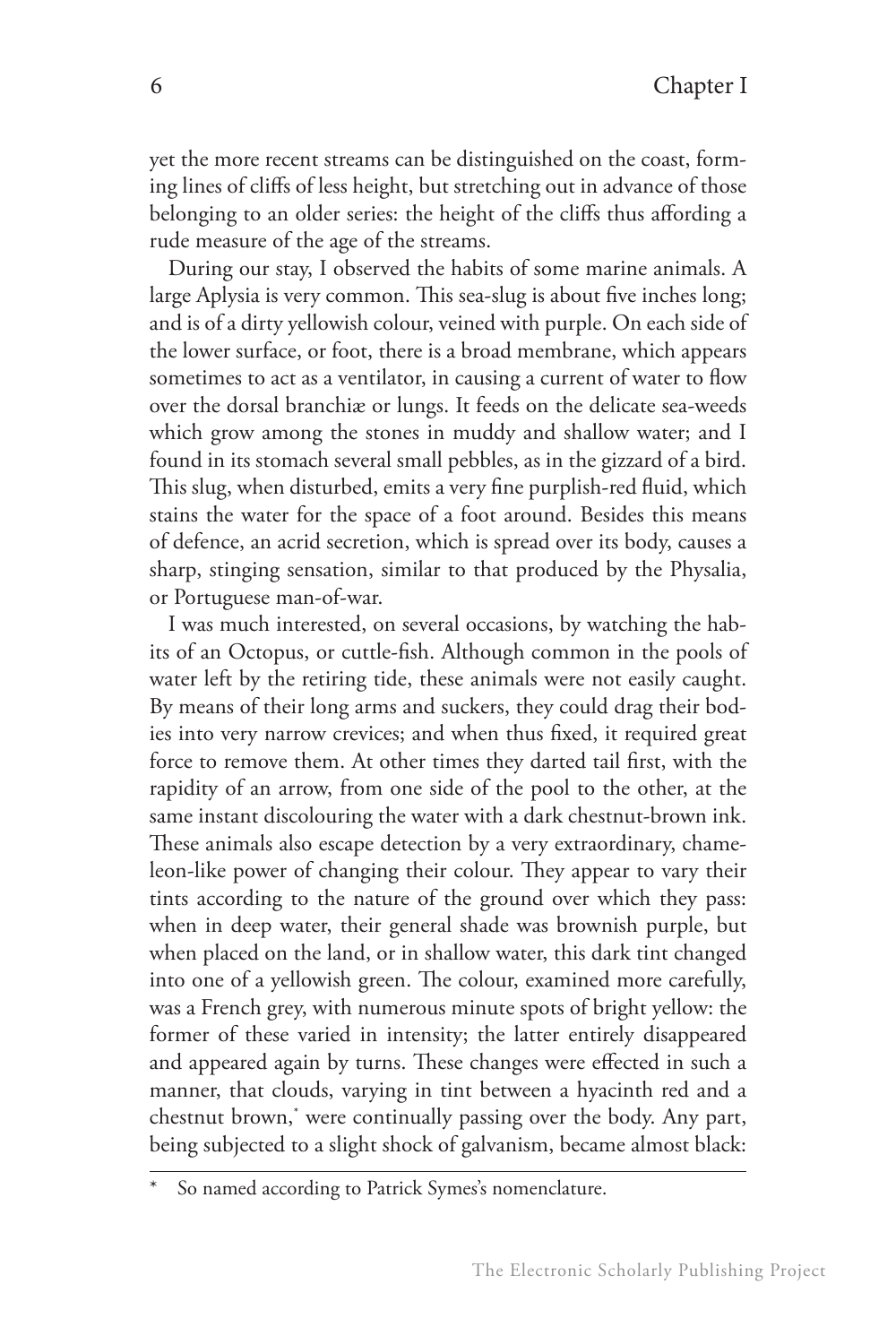a similar effect, but in a less degree, was produced by scratching the skin with a needle. These clouds, or blushes as they may be called, are said to be produced by the alternate expansion and contraction of minute vesicles containing variously coloured fluids.\*

This cuttle-fish displayed its chameleon-like power both during the act of swimming and whilst remaining stationary at the bottom. I was much amused by the various arts to escape detection used by one individual, which seemed fully aware that I was watching it. Remaining for a time motionless, it would then stealthily advance an inch or two, like a cat after a mouse; sometimes changing its colour: it thus proceeded, till having gained a deeper part, it darted away, leaving a dusky train of ink to hide the hole into which it had crawled.

While looking for marine animals, with my head about two feet above the rocky shore, I was more than once saluted by a jet of water, accompanied by a slight grating noise. At first I could not think what it was, but afterwards I found out that it was this cuttle-fish, which, though concealed in a hole, thus often led me to its discovery. That it possesses the power of ejecting water there is no doubt, and it appeared to me that it could certainly take good aim by directing the tube or siphon on the under side of its body. From the difficulty which these animals have in carrying their heads, they cannot crawl with ease when placed on the ground. I observed that one which I kept in the cabin was slightly phosphorescent in the dark.

ST. PAUL'S ROCKS.—In crossing the Atlantic we hove-to, during the morning of February 16th, close to the island of St. Paul's. This cluster of rocks is situated in 0° 58´ north latitude, and 29° 15´ west longitude. It is 540 miles distant from the coast of America, and 350 from the island of Fernando Noronha. The highest point is only fifty feet above the level of the sea, and the entire circumference is under three-quarters of a mile. This small point rises abruptly cut of the depths of the ocean. Its mineralogical constitution is not simple; in some parts the rock is of a cherty, in others of a felspathic nature, including thin veins of serpentine. It is a remarkable fact, that all the many small islands, lying far from any continent, in the Pacific, Indian, and Atlantic Oceans, with the exception of the Seychelles

See Encyclop. of Anat. and Physiol., article Cephalopoda.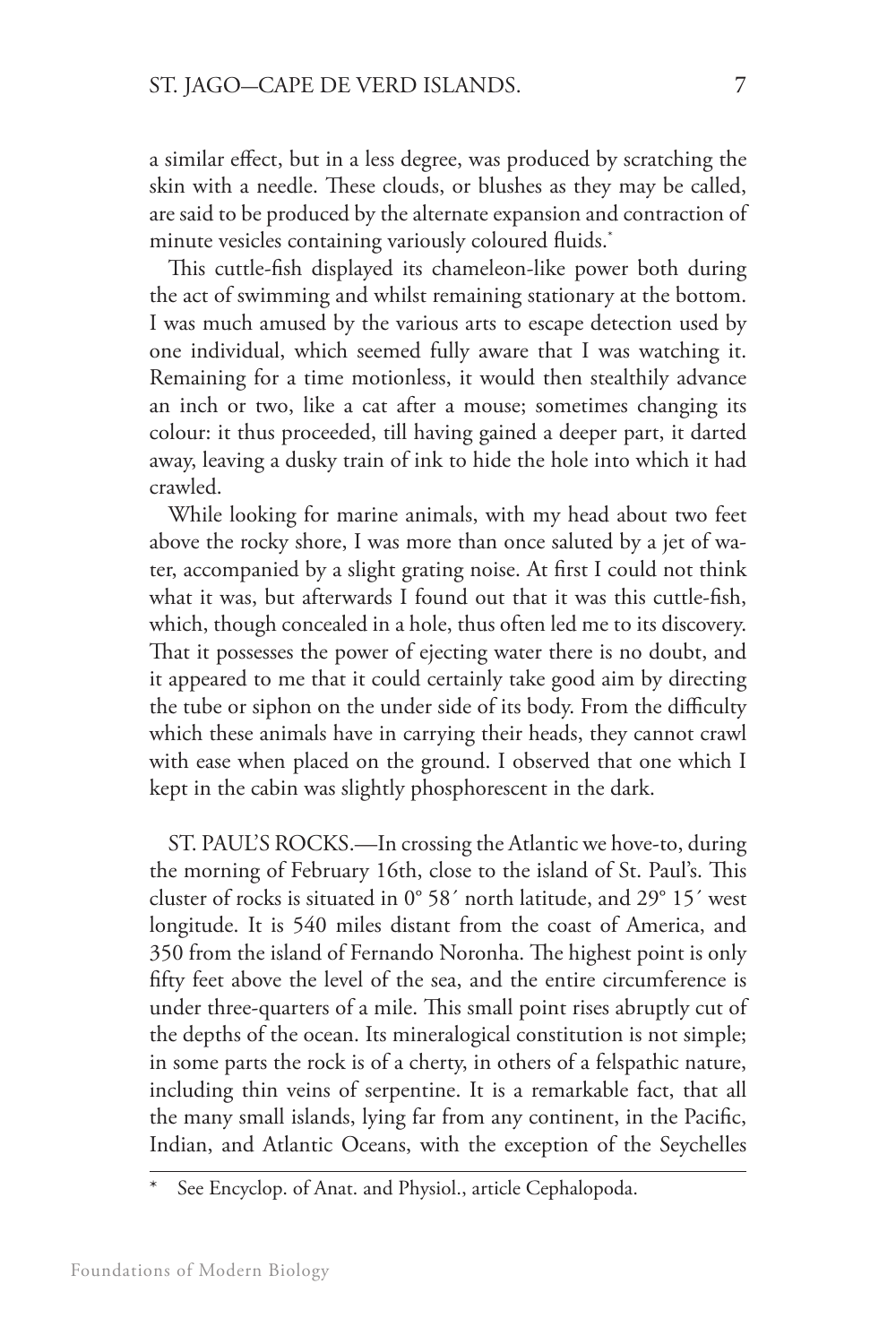

and this little point of rock, are, I believe, composed either of coral or of erupted matter. The volcanic nature of these oceanic islands is evidently an extension of that law, and the effect of those same causes, whether chemical or mechanical, from which it results that a vast majority of the volcanoes now in action stand either near sea-coasts or as islands in the midst of the sea.

The rocks of St. Paul appear from a distance of a brilliantly white colour. This is partly owing to the dung of a vast multitude of seafowl, and partly to a coating of a hard glossy substance with a pearly lustre, which is intimately united to the surface of the rocks. This, when examined with a lens, is found to consist of numerous exceedingly thin layers, its total thickness being about the tenth of an inch. It contains much animal matter, and its origin, no doubt, is due to the action of the rain or spray on the birds' dung. Below some small masses of guano at Ascension, and on the Abrolhos Islets, I found certain stalactitic branching bodies, formed apparently in the same manner as the thin white coating on these rocks. The branching bodies so closely resembled in general appearance certain nulliporæ (a family of hard calcareous sea-plants), that in lately looking hastily over my collection I did not perceive the difference. The globular extremities of the branches are of a pearly texture, like the enamel of teeth, but so hard as just to scratch plate-glass. I may here mention, that on a part of the coast of Ascension, where there is a vast accumulation of shelly sand, an incrustation is deposited on the tidal rocks, by the water of the sea, resembling, as represented in the woodcut, certain cryptogamic plants (Marchantiæ) often seen on damp walls. The surface of the fronds is beautifully glossy; and those parts formed where fully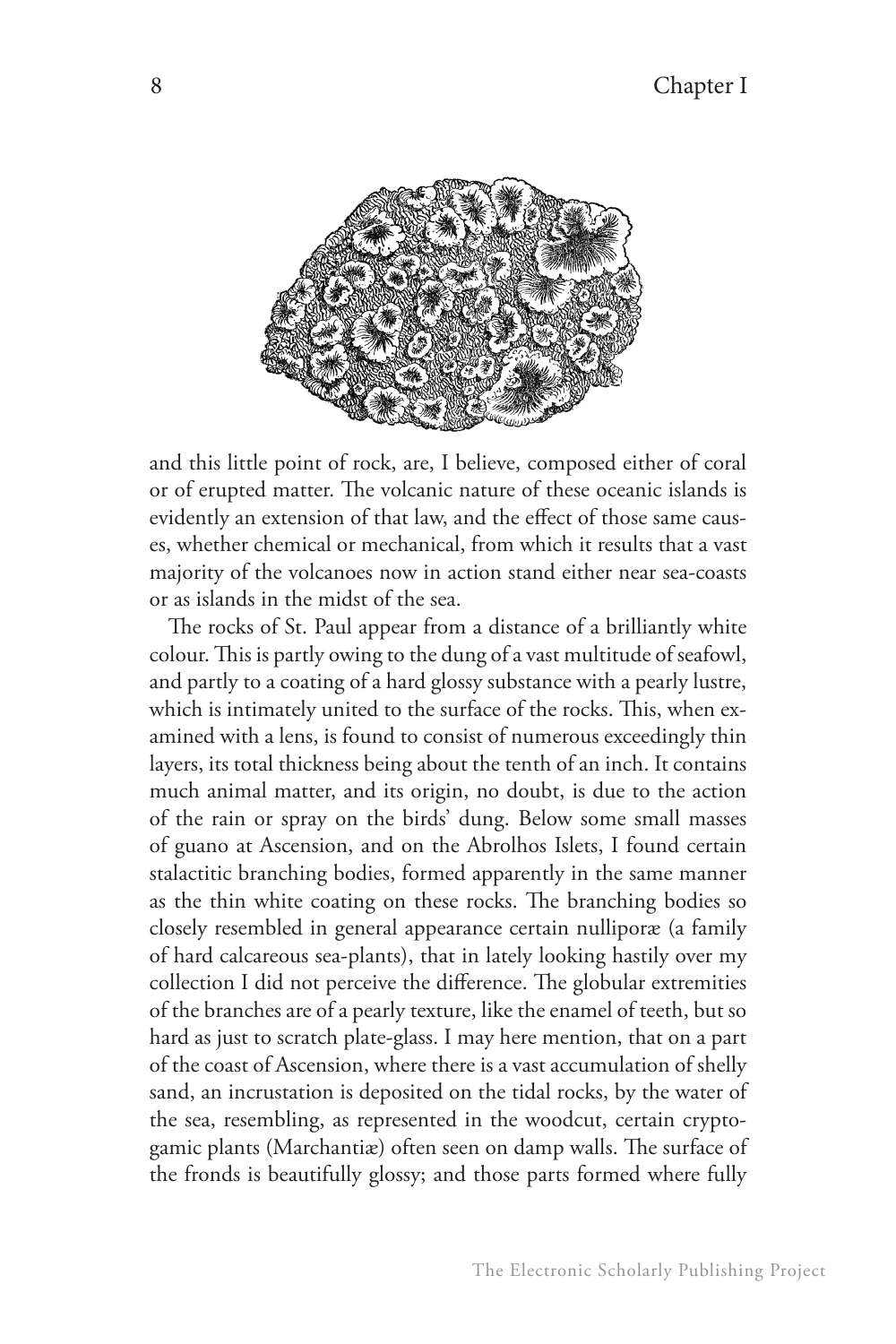exposed to the light, are of a jet black colour, but those shaded under ledges are only grey. I have shown specimens of this incrustation to several geologists, and they all thought that they were of volcanic or igneous origin! In its hardness and translucency—in its polish, equal to that of the finest oliva-shell—in the bad smell given out, and loss of colour under the blowpipe—it shows a close similarity with living sea-shells. Moreover in sea-shells, it is known that the parts habitually covered and shaded by the mantle of the animal, are of a paler colour than those fully exposed to the light, just as is the case with this incrustation. When we remember that lime, either as a phosphate or carbonate, enters into the composition of the hard parts, such as bones and shells, of all living animals, it is an interesting physiological fact\* to find substances harder than the enamel of teeth, and coloured surfaces as well polished as those of a fresh shell, reformed through inorganic means from dead organic matter—mocking, also, in shape some of the lower vegetable productions.

We found on St. Paul's only two kinds of birds—the booby and the noddy. The former is a species of gannet, and the latter a tern. Both are of a tame and stupid disposition, and are so unaccustomed to visitors, that I could have killed any number of them with my geological hammer. The booby lays her eggs on the bare rock; but the tern makes a very simple nest with seaweed. By the side of many of these nests a small flying-fish was placed; which, I suppose, had been brought by the male bird for its partner. It was amusing to watch how quickly a large and active crab (Graspus), which inhabits the crevices of the rock, stole the fish from the side of the nest, as soon as we had disturbed the parent birds. Sir W. Symonds, one of the few persons who have landed here, informs me that he saw the crabs dragging even the young birds out of their nests, and devouring them. Not a single plant, not even a lichen, grows on this islet; yet it is inhabited

Mr. Horner and Sir David Brewster have described (Philosophical Transactions, 1836, p. 65) a singular "artificial substance resembling shell." It is deposited in fine, transparent, highly polished, brown-coloured laminæ, possessing peculiar optical properties, on the inside of a vessel, in which cloth, first prepared with glue and then with lime, is made to revolve rapidly in water. It is much softer, more transparent, and contains more animal matter, than the natural incrustation at Ascension; but we here again see the strong tendency which carbonate of lime and animal matter evince to form a solid substance allied to shell.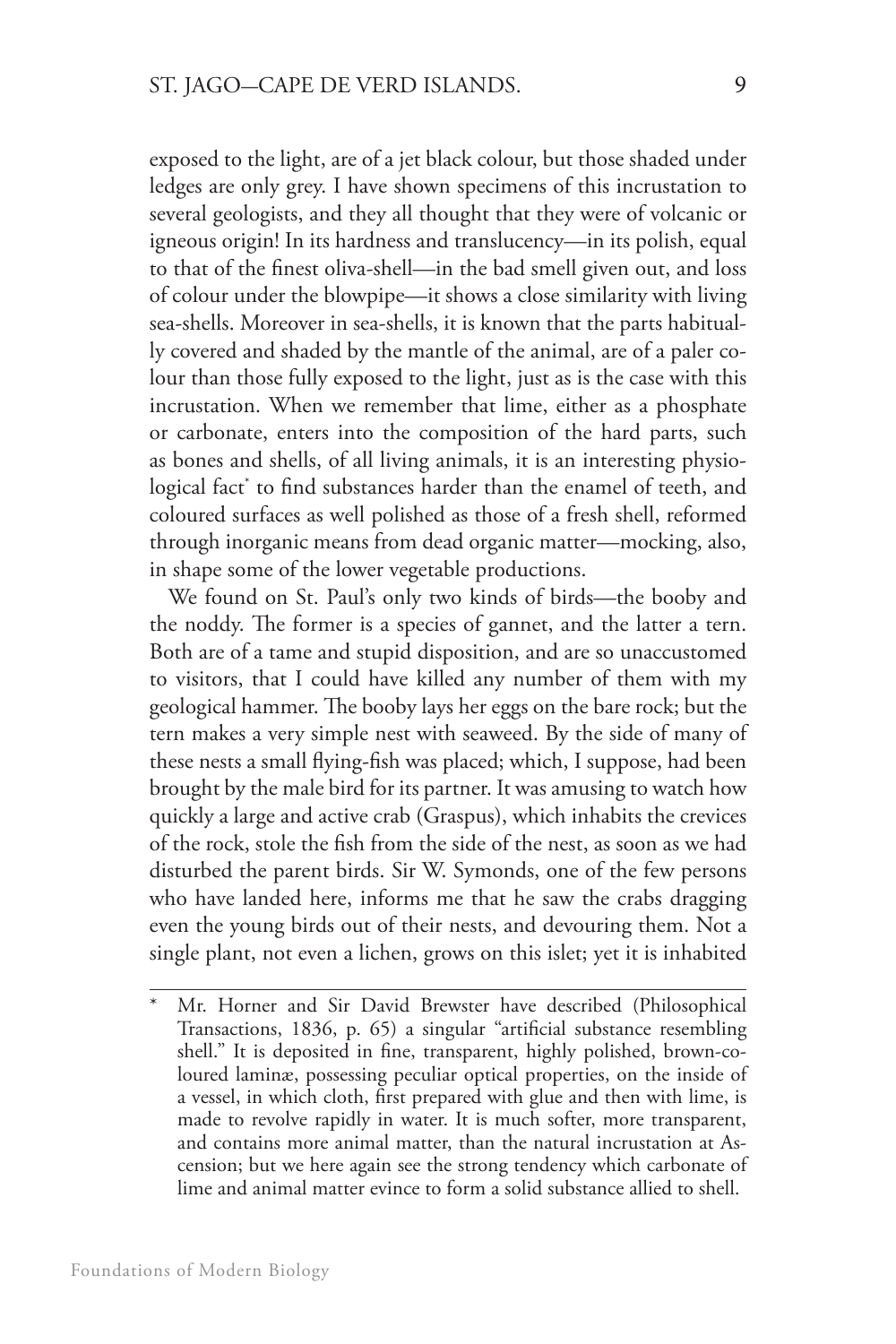by several insects and spiders. The following list completes, I believe, the terrestrial fauna: a fly (Olfersia) living on the booby, and a tick which must have come here as a parasite on the birds; a small brown moth, belonging to a genus that feeds on feathers; a beetle (Quedius) and a woodlouse from beneath the dung; and lastly, numerous spiders, which I suppose prey on these small attendants and scavengers of the waterfowl. The often repeated description of the stately palm and other noble tropical plants, then birds, and lastly man, taking possession of the coral islets as soon as formed, in the Pacific, is probably not quite correct; I fear it destroys the poetry of this story, that feather and dirt-feeding and parasitic insects and spiders should be the first inhabitants of newly formed oceanic land.

The smallest rock in the tropical seas, by giving a foundation for the growth of innumerable kinds of seaweed and compound animals, supports likewise a large number of fish. The sharks and the seamen in the boats maintained a constant struggle which should secure the greater share of the prey caught by the fishing-lines. I have heard that a rock near the Bermudas, lying many miles out at sea, and at a considerable depth, was first discovered by the circumstance of fish having been observed in the neighbourhood.

FERNANDO NORONHA, *Feb. 20th*.—As far as I was enabled to observe, during the few hours we stayed at this place, the constitution of the island is volcanic, but probably not of a recent date. The most remarkable feature is a conical hill, about one thousand feet high, the upper part of which is exceedingly steep, and on one side overhangs its base. The rock is phonolite, and is divided into irregular columns. On viewing one of these isolated masses, at first one is inclined to believe that it has been suddenly pushed up in a semi-fluid state. At St. Helena, however, I ascertained that some pinnacles, of a nearly similar figure and constitution, had been formed by the injection of melted rock into yielding strata, which thus had formed the moulds for these gigantic obelisks. The whole island is covered with wood; but from the dryness of the climate there is no appearance of luxuriance. Half-way up the mountain, some great masses of the columnar rock, shaded by laurel-like trees, and ornamented by others covered with fine pink flowers but without a single leaf, gave a pleasing effect to the nearer parts of the scenery.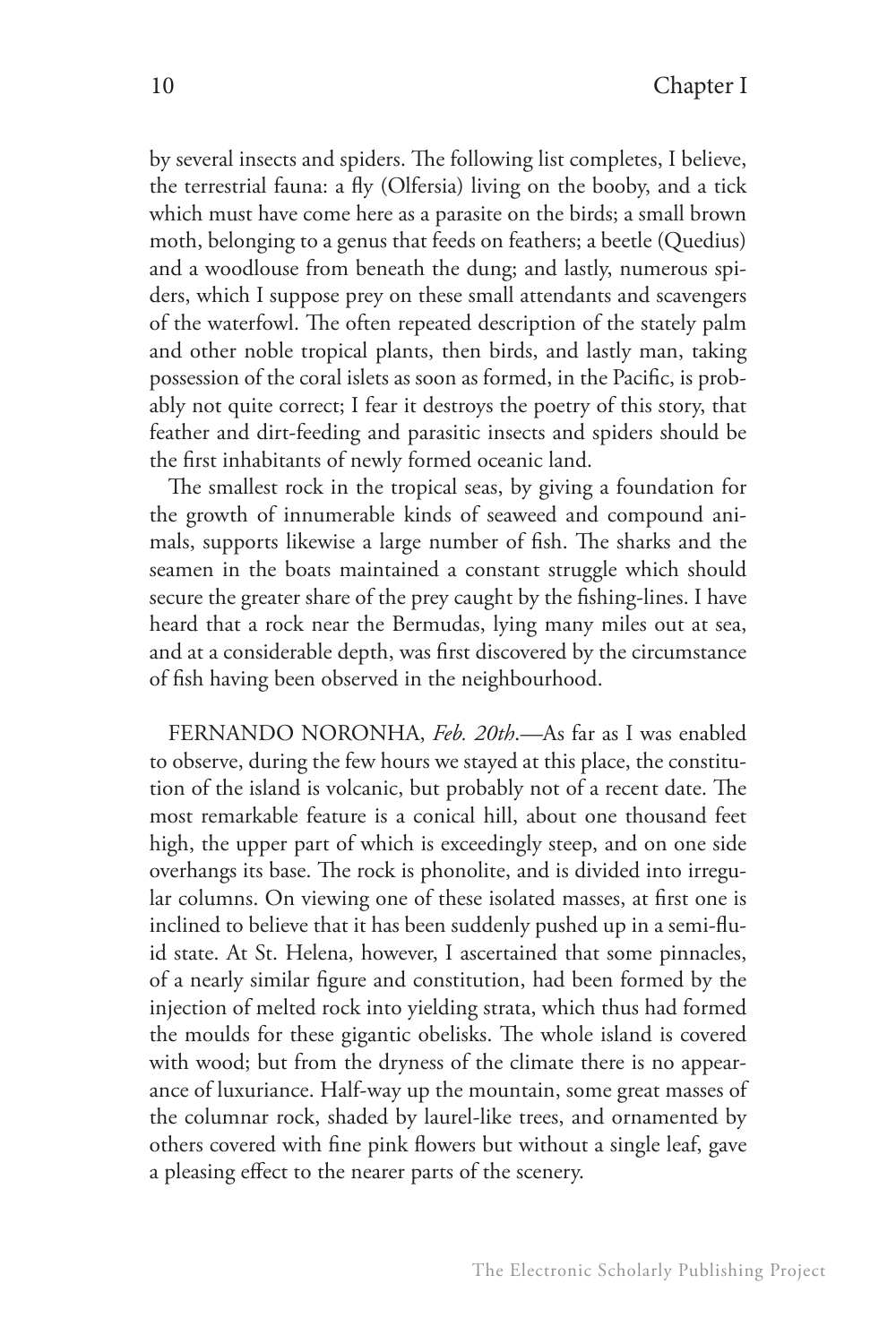BAHIA, OR SAN SALVADOR. BRAZIL, *Feb. 29th*.—The day has past delightfully. Delight itself, however, is a weak term to express the feelings of a naturalist who, for the first time, has wandered by himself in a Brazilian forest. The elegance of the grasses, the novelty of the parasitical plants, the beauty of the flowers, the glossy green of the foliage, but above all the general luxuriance of the vegetation, filled me with admiration. A most paradoxical mixture of sound and silence pervades the shady parts of the wood. The noise from the insects is so loud, that it may be heard even in a vessel anchored several hundred yards from the shore; yet within the recesses of the forest a universal silence appears to reign. To a person fond of natural history, such a day as this brings with it a deeper pleasure than he can ever hope to experience again. After wandering about for some hours, I returned to the landing-place; but, before reaching it, I was overtaken by a tropical storm. I tried to find shelter under a tree, which was so thick that it would never have been penetrated by common English rain; but here, in a couple of minutes, a little torrent flowed down the trunk. It is to this violence of the rain that we must attribute the verdure at the bottom of the thickest woods: if the showers were like those of a colder clime, the greater part would be absorbed or evaporated before it reached the ground. I will not at present attempt to describe the gaudy scenery of this noble bay, because, in our homeward voyage, we called here a second time, and I shall then have occasion to remark on it.

Along the whole coast of Brazil, for a length of at least 2000 miles, and certainly for a considerable space inland, wherever solid rock occurs, it belongs to a granitic formation. The circumstance of this enormous area being constituted of materials which most geologists believe to have been crystallized when heated under pressure, gives rise to many curious reflections. Was this effect produced beneath the depths of a profound ocean? or did a covering of strata formerly extend over it, which has since been removed? Can we believe that any power, acting for a time short of infinity, could have denuded the granite over so many thousand square leagues?

On a point not far from the city, where a rivulet entered the sea, I observed a fact connected with a subject discussed by Humboldt.<sup>\*</sup> At the cataracts of the great rivers Orinoco, Nile, and Congo, the

Pers. Narr., vol. v. pt. i. p. 18.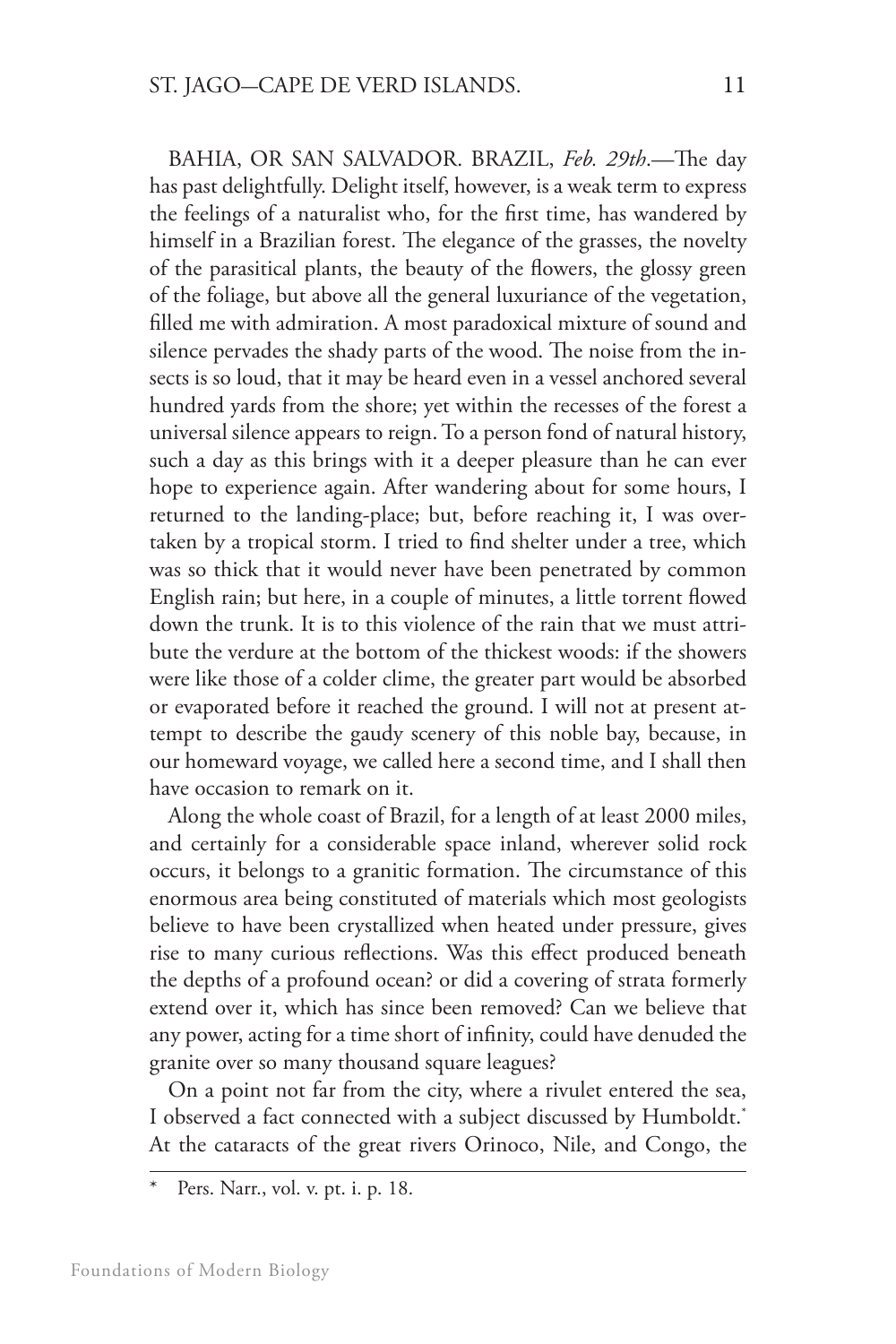syenitic rocks are coated by a black substance, appearing as if they had been polished with plumbago. The layer is of extreme thinness; and on analysis by Berzelius it was found to consist of the oxides of manganese and iron. In the Orinoco it occurs on the rocks periodically washed by the floods, and in those parts alone where the stream is rapid; or, as the Indians say, "the rocks are black where the waters are white." Here the coating is of a rich brown instead of a black colour, and seems to be composed of ferruginous matter alone. Hand specimens fail to give a just idea of these brown burnished stones which glitter in the sun's rays. They occur only within the limits of the tidal waves; and as the rivulet slowly trickles down, the surf must supply the polishing power of the cataracts in the great rivers. In like manner, the rise and fall of the tide probably answer to the periodical inundations; and thus the same effects are produced under apparently different but really similar circumstances. The origin, however, of these coatings of metallic oxides, which seem as if cemented to the rocks, is not understood; and no reason, I believe, can be assigned for their thickness remaining the same.

One day I was amused by watching the habits of the Diodon antennatus, which was caught swimming near the shore. This fish, with its flabby skin, is well known to possess the singular power of distending itself into a nearly spherical form. After having been taken out of water for a short time, and then again immersed in it, a considerable quantity both of water and air is absorbed by the mouth, and perhaps likewise by the branchial orifices. This process is effected by two methods: the air is swallowed, and is then forced into the cavity of the body, its return being prevented by a muscular contraction which is externally visible: but the water enters in a gentle stream through the mouth, which is kept wide open and motionless; this latter action must, therefore, depend on suction. The skin about the abdomen is much looser than that on the back; hence, during the inflation, the lower surface becomes far more distended than the upper; and the fish, in consequence, floats with its back downwards. Cuvier doubts whether the Diodon in this position is able to swim; but not only can it thus move forward in a straight line, but it can turn round to either side. This latter movement is effected solely by the aid of the pectoral fins; the tail being collapsed, and not used. From the body being buoyed up with so much air, the branchial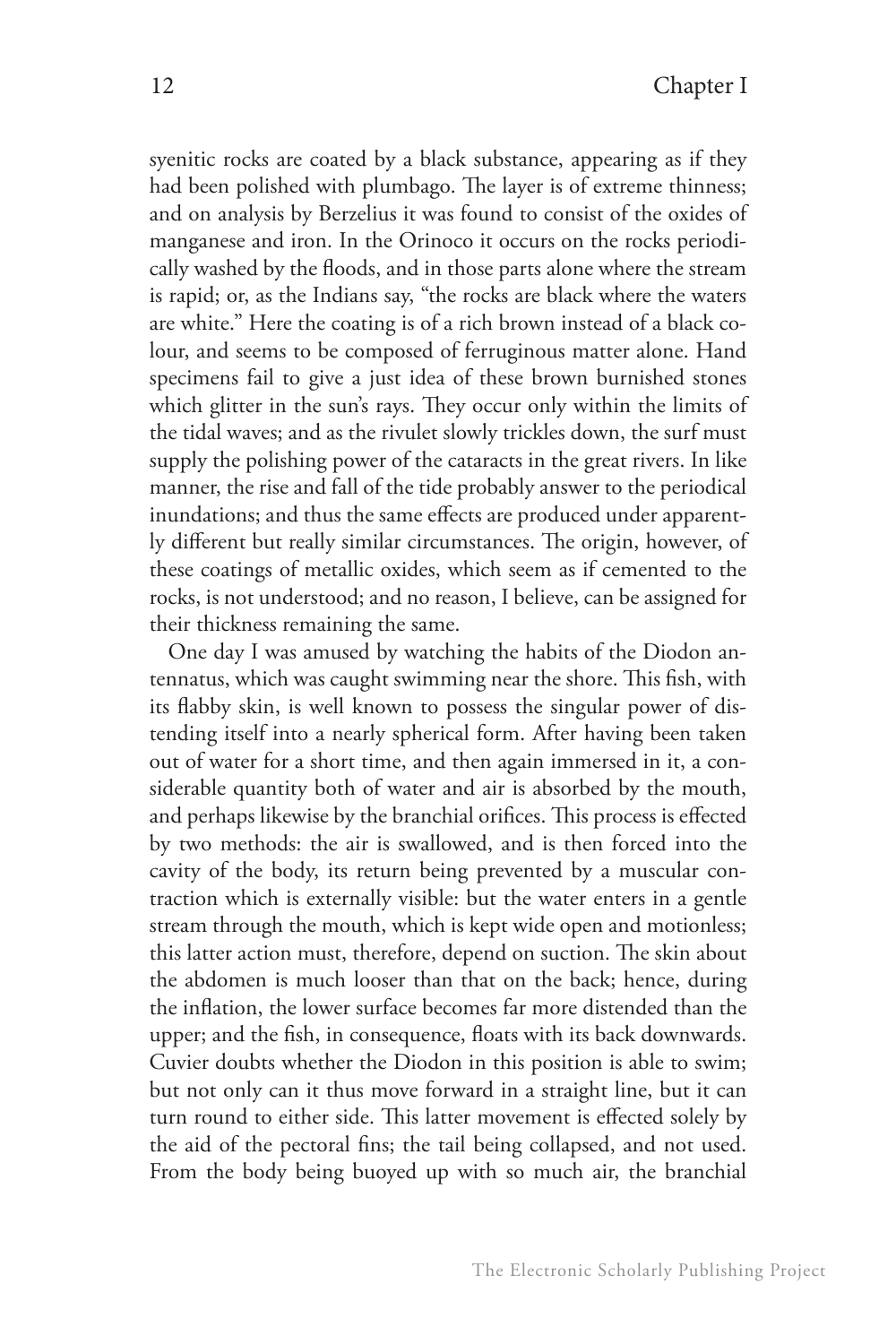openings are out of water, but a stream drawn in by the mouth constantly flows through them.

The fish, having remained in this distended state for a short time, generally expelled the air and water with considerable force from the branchial apertures and mouth. It could emit, at will, a certain portion of the water; and it appears, therefore, probable that this fluid is taken in partly for the sake of regulating its specific gravity. This Diodon possessed several means of defence. It could give a severe bite, and could eject water from its mouth to some distance, at the same time making a curious noise by the movement of its jaws. By the inflation of its body, the papillæ, with which the skin is covered, become erect and pointed. But the most curious circumstance is, that it secretes from the skin of its belly, when handled, a most beautiful carmine-red fibrous matter, which stains ivory and paper in so permanent a manner, that the tint is retained with all its brightness to the present day: I am quite ignorant of the nature and use of this secretion. I have heard from Dr. Allan of Forres, that he has frequently found a Diodon, floating alive and distended, in the stomach of the shark; and that on several occasions he has known it eat its way, not only through the coats of the stomach, but through the sides of the monster, which has thus been killed. Who would ever have imagined that a little soft fish could have destroyed the great and savage shark?

*March 18th.*—We sailed from Bahia. A few days afterwards, when not far distant from the Abrolhos Islets, my attention was called to a reddish-brown appearance in the sea. The whole surface of the water, as it appeared under a weak lens, seemed as if covered by chopped bits of hay, with their ends jagged. These are minute cylindrical confervæ, in bundles or rafts of from twenty to sixty in each. Mr. Berkeley informs me that they are the same species (Trichodesmium erythræum) with that found over large spaces in the Red Sea, and whence its name of Red Sea is derived.\* Their numbers must be infinite: the ship passed through several bands of them, one of which was about ten yards wide, and, judging from the mud-like colour of the water, at least two and a half miles long. In almost every long voyage some account is given of these confervæ. They appear especially common

M. Montagne, in Comptes Rendus, &c., Juillet, 1844; and Annal. des Scienc. Nat., Dec. 1844.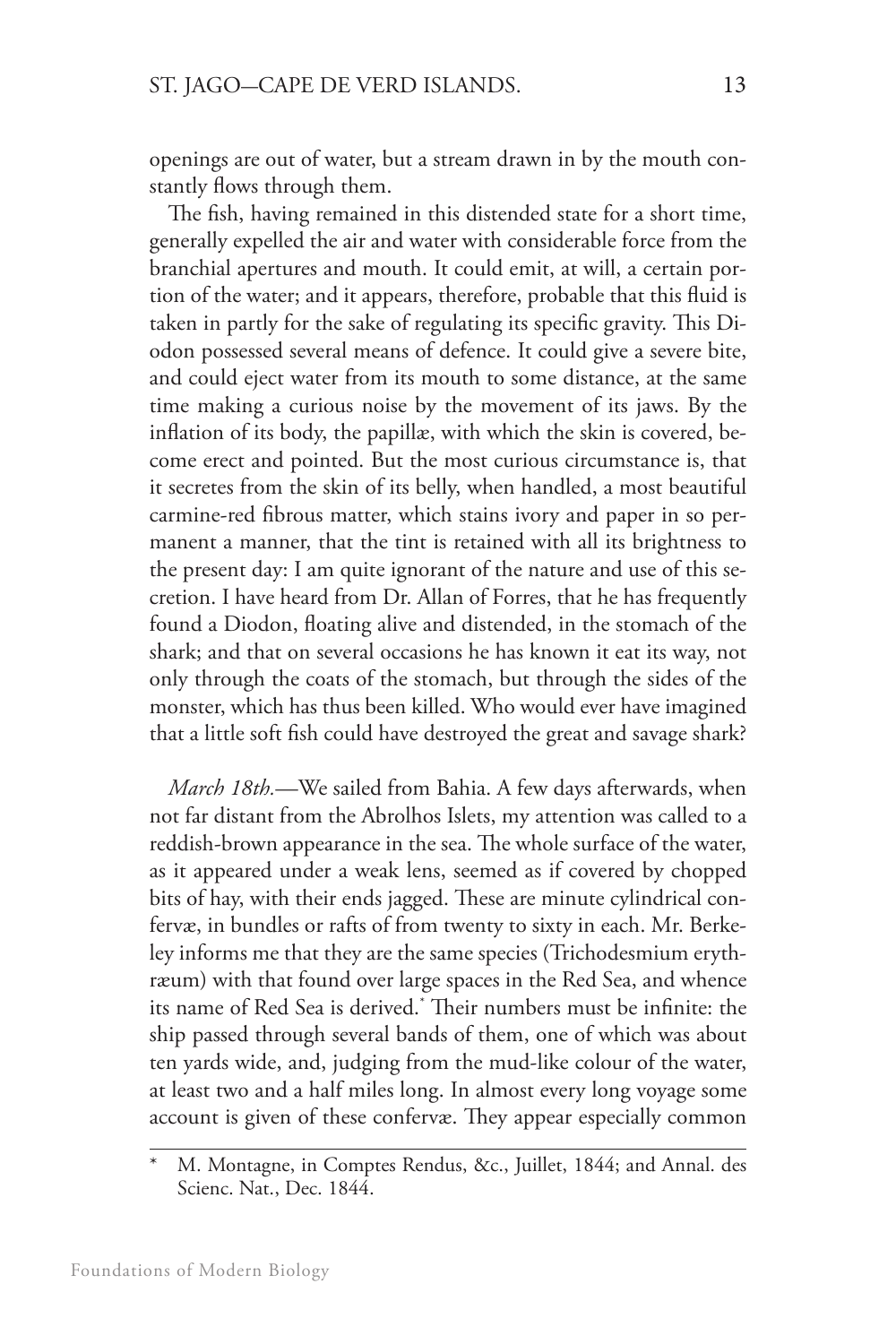in the sea near Australia; and off Cape Leeuwin I found an allied, but smaller and apparently different species. Captain Cook, in his third voyage, remarks, that the sailors gave to this appearance the name of sea-sawdust.

Near Keeling Atoll, in the Indian Ocean, I observed many little masses of confervæ a few inches square, consisting of long cylindrical threads of excessive thinness, so as to be barely visible to the naked eye, mingled with other rather larger bodies, finely conical at both



ends. Two of these are shown in the woodcut united together. They vary in length from ·04 to ·06, and even to ·08 of an inch

in length; and in diameter from ·006 to ·008 of a inch. Near one extremity of the cylindrical part, a green septum, formed of granular matter, and thickest in the middle, may generally be seen. This, I believe, is the bottom of a most delicate, colourless sac, composed of a pulpy substance, which lines the exterior case, but does not extend within the extreme conical points. In some specimens, small but perfect spheres of brownish granular matter supplied the places of the septa; and I observed the curious process by which they were produced. The pulpy matter of the internal coating suddenly grouped itself into lines, some of which assumed a form radiating from a common centre; it then continued, with an irregular and rapid movement, to contract itself, so that in the course of a second the whole was united into a perfect little sphere, which occupied the position of the septum at one end of the now quite hollow case. The formation of the granular sphere was hastened by any accidental injury. I may add, that frequently a pair of these bodies were attached to each other, as represented above, cone beside cone, at that end where the septum occurs.

I will here add a few other observations connected with the discoloration of the sea from organic causes. On the coast of Chile, a few leagues north of Concepcion, the Beagle one day passed through great bands of muddy water, exactly like that of a swollen river; and again, a degree south of Valparaiso, when fifty miles from the land, the same appearance was still more extensive. Some of the water placed in a glass was of a pale reddish tint; and, examined under a microscope, was seen to swarm with minute animalcula darting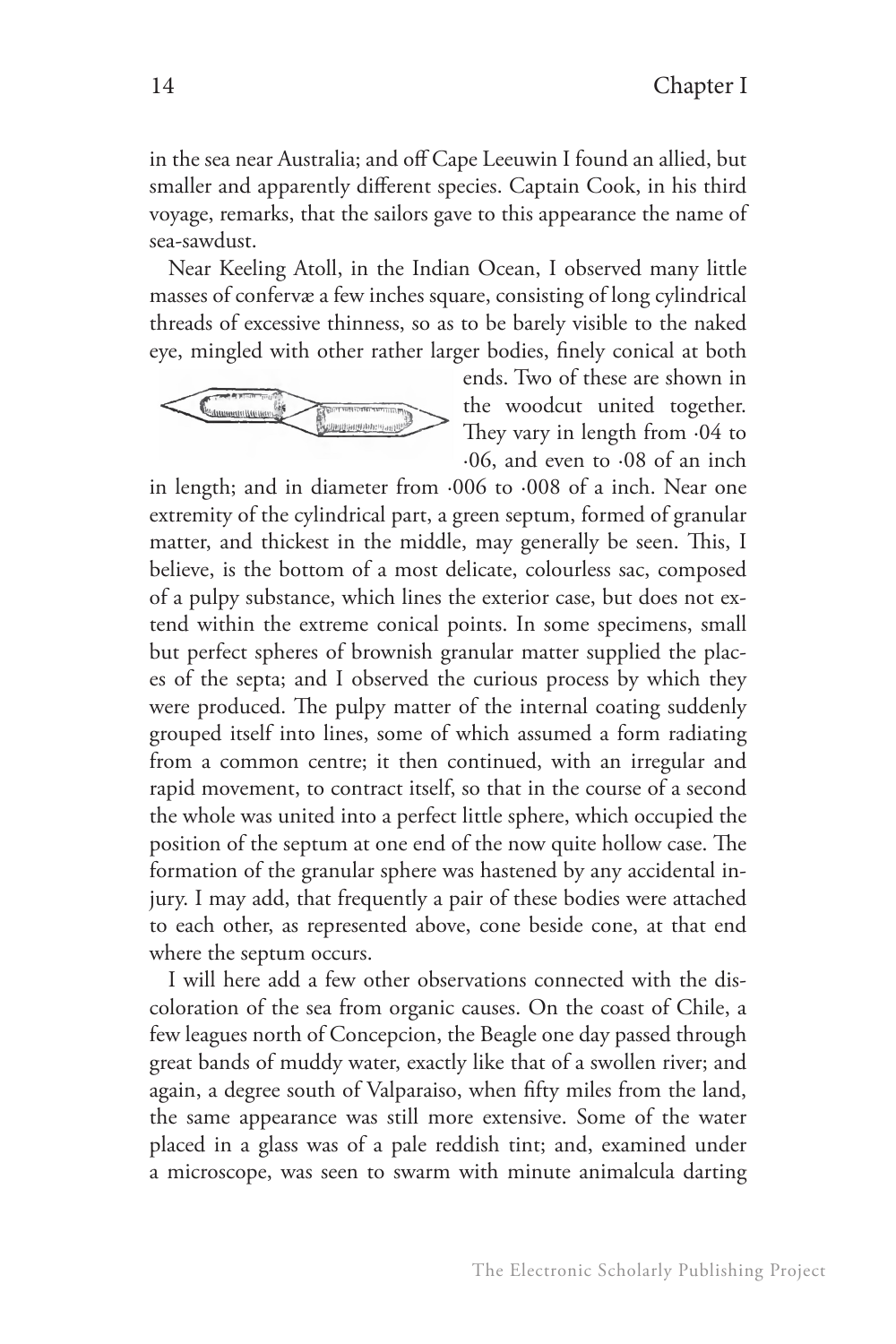about, and often exploding. Their shape is oval, and contracted in the middle by a ring of vibrating curved ciliæ. It was, however, very difficult to examine them with care, for almost the instant motion ceased, even while crossing the field of vision, their bodies burst. Sometimes both ends burst at once, sometimes only one, and a quantity of coarse, brownish, granular matter was ejected. The animal an instant before bursting expanded to half again its natural size; and the explosion took place about fifteen seconds after the rapid progressive motion had ceased: in a few cases it was preceded for a short interval by a rotatory movement on the longer axis. About two minutes after any number were isolated in a drop of water, they thus perished. The animals move with the narrow apex forwards, by the aid of their vibratory ciliæ, and generally by rapid starts. They are exceedingly minute, and quite invisible to the naked eye, only covering a space equal to the square of the thousandth of an inch. Their numbers were infinite; for the smallest drop of water which I could remove contained very many. In one day we passed through two spaces of water thus stained, one of which alone must have extended over several square miles. What incalculable numbers of these microscopical animals! The colour of the water, as seen at some distance, was like that of a river which has flowed through a red clay district; but under the shade of the vessel's side it was quite as dark as chocolate. The line where the red and blue water joined was distinctly defined. The weather for some days previously had been calm, and the ocean abounded, to an unusual degree, with living creatures.\*

In the sea around Tierra del Fuego, and at no great distance from the land, I have seen narrow lines of water of a bright red colour, from the number of crustacea, which somewhat resemble in form large prawns. The sealers call them whale-food. Whether whales feed on them I do not know; but terns, cormorants, and immense herds of great unwieldy seals derive, on some parts of the coast, their chief

M. Lesson (Voyage de la Coquille, tom. i., p. 255) mentions red water off Lima, apparently produced by the same cause. Peron, the distinguished naturalist, in the Voyage aux Terres Australes, gives no less than twelve references to voyagers who have alluded to the discoloured waters of the sea (vol. ii. p. 239). To the references given by Peron may be added, Humboldt's Pers. Narr., vol. vi. p. 804; Flinders' Voyage, vol. i. p. 92; Labillardière, vol. i. p. 287; Ulloa's Voyage; Voyage of the Astrolabe and of the Coquille; Captain King's Survey of Australia, &c.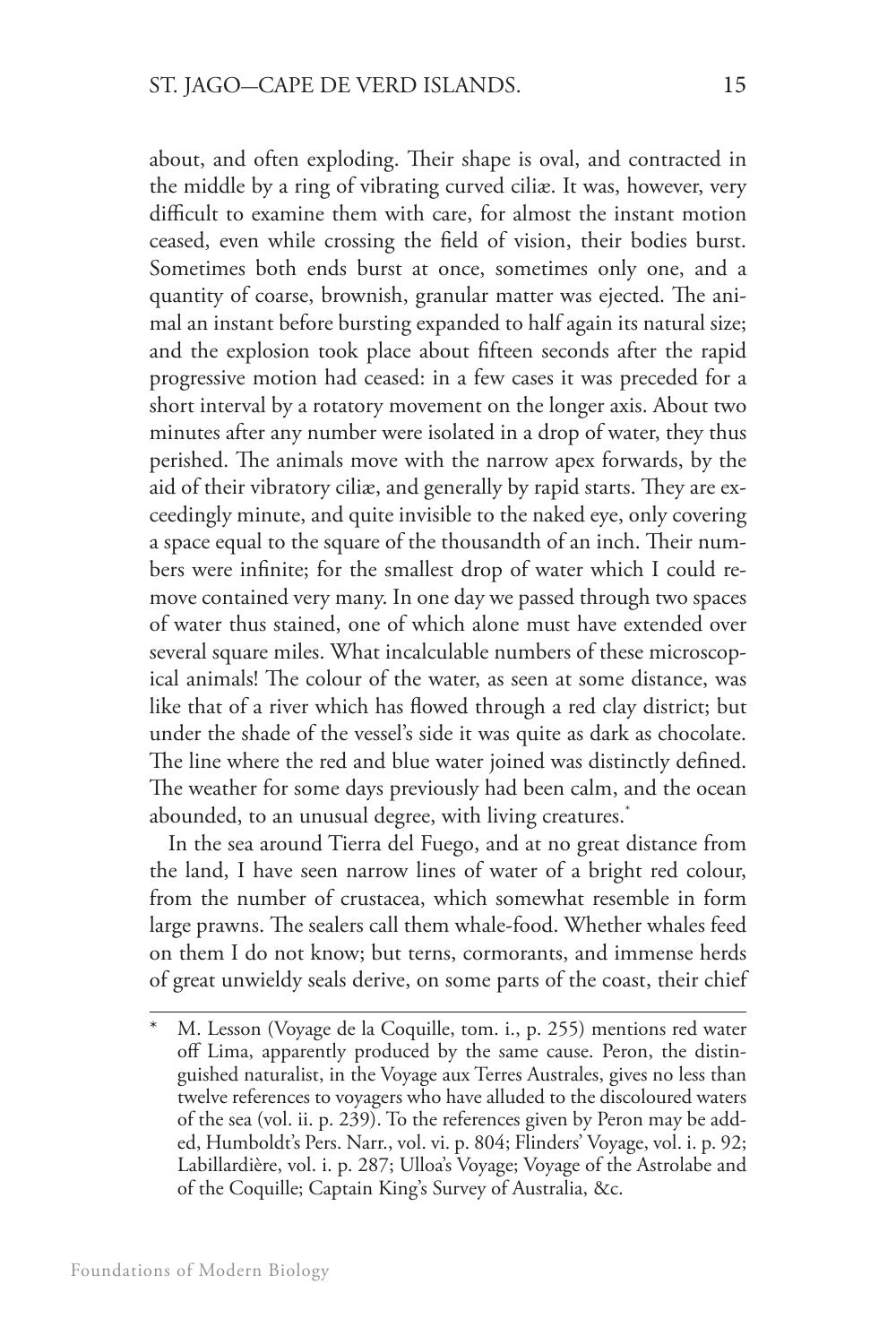sustenance from these swimming crabs. Seamen invariably attribute the discoloration of the water to spawn; but I found this to be the case only on one occasion. At the distance of several leagues from the Archipelago of the Galapagos, the ship sailed through three strips of a dark yellowish, or mud-like water; these strips were some miles long, but only a few yards wide, and they were separated from the surrounding water by a sinuous yet distinct margin. The colour was caused by little gelatinous balls, about the fifth of an inch in diameter, in which numerous minute spherical ovules were embedded: they were of two distinct kinds, one being of a reddish colour and of a different shape from the other. I cannot form a conjecture as to what two kinds of animals these belonged. Captain Colnett remarks, that this appearance is very common among the Galapagos Islands, and that the direction of the bands indicates that of the currents; in the described case, however, the line was caused by the wind. The only other appearance which I have to notice, is a thin oily coat on the water which displays iridescent colours. I saw a considerable tract of the ocean thus covered on the coast of Brazil; the seamen attributed it to the putrefying carcass of some whale, which probably was floating at no great distance. I do not here mention the minute gelatinous particles, hereafter to be referred to, which are frequently dispersed throughout the water, for they are not sufficiently abundant to create any change of colour.

There are two circumstances in the above accounts which appear remarkable: first, how do the various bodies which form the bands with defined edges keep together? In the case of the prawn-like crabs, their movements were as coinstantaneous as in a regiment of soldiers; but this cannot happen from any thing like voluntary action with the ovules, or the confervæ, nor is it probable among the infusoria. Secondly, what causes the length and narrowness of the bands? The appearance so much resembles that which may be seen in every torrent, where the stream uncoils into long streaks the froth collected in the eddies, that I must attribute the effect to a similar action either of the currents of the air or sea. Under this supposition we must believe that the various organized bodies are produced in certain favourable places, and are thence removed by the set of either wind or water. I confess, however, there is a very great difficulty in imagining any one spot to be the birthplace of the millions of millions of animalcula